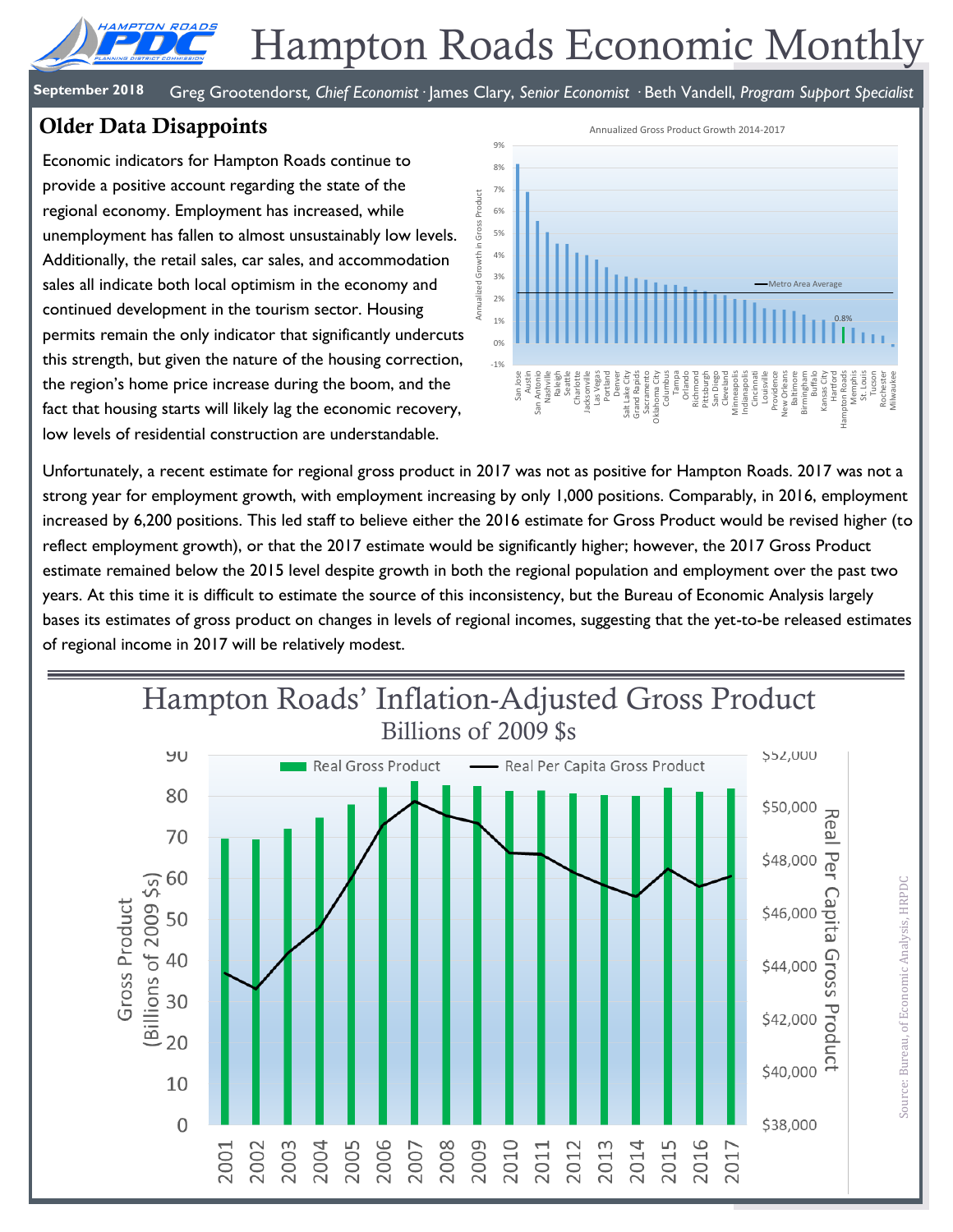#### **GDP, Annualized Growth Rate**

United States, 2008Q1 – 2018Q2, Quarterly



**GDP:** Gross Domestic Product combines consumption, investment, net exports, and government spending to determine the size and general health of the economy. Real GDP growth jumped to 4.2% in Q2 2018, driven primarily by strong consumer spending (also grew 4.2%). Additionally, national defense spending grew an impressive 6.0% last quarter, which usually yields large benefits to the region.

#### **New Car Sales, Seasonally Adjusted**

Hampton Roads, Jan 2007 – Aug 2018, Monthly



**New Car Sales:** Car sales, as a durable good, may be put off until such time as an individual's economic prospects improve; thus, the number of new car sales indicate the level of confidence that households in Hampton Roads have in their financial future. Car sales increased to 6.712 in July 2018, but the three-month average continues to be dragged down by the extremely weak June numbers (6,389). The long-term average of 7,010 for the region and sales have stayed below that level since April 2017.

#### **Hampton Roads Retail Sales, Seasonally Adjusted**

Hampton Roads, Jan 2007– Jul 2018, Monthly



**Retail Sales:** Retail sales in Hampton Roads, as measured by the 1% local option sales tax, serve as an indicator for consumption in the region. Hampton Roads' taxable monthly sales broke through the \$2.0 billion level (seasonally adjusted 3 month average) in July 2018, and are now 11.8% above prerecession highs and 28.0% greater than sales during the recession. Typically there is a pattern of sales accelerating in summer months, and while May's sales grew strongly year-overyear, growth in June and July disappointed by that standard.

#### **Estimated Hotel Revenue, Seasonally Adjusted**

Hampton Roads, 2007Q1 – 2018Q2, Quarterly



**Estimated Hotel Revenue:** Hotel sales indicate the performance of the region's tourism sector. In Q2 2018, accommodation sales increased by 4.44% regionally to \$217 million (seasonally adjusted). This is both an improvement on a slightly disappointing first quarter, and a significant increase (\$16M, +8.1%) over accommodation sales in the second quarter of last year. This is consistent with the other strong indicators that have emerged over the summer.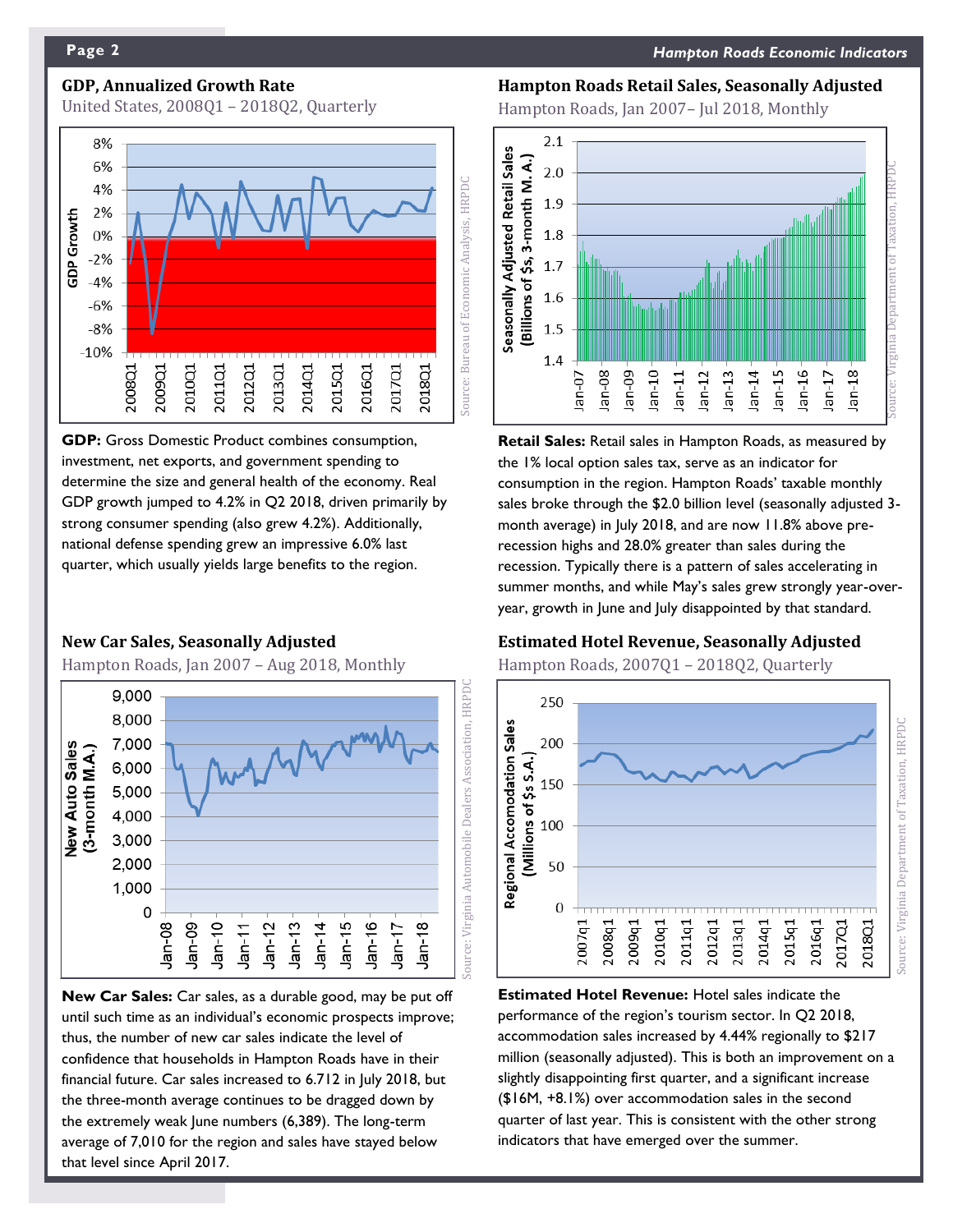#### **Civilian Employment, Seasonally Adjusted**

Hampton Roads, Jan 2007 – Aug 2018, Monthly



**Employment:** Non-agricultural civilian employment figures are considered the best estimate of labor market activity by the National Bureau of Economic Research. Hampton Roads' employment reached a new apex as employment grew by 600 jobs to 786,100 in August 2018. The region still needs to continue to grow significantly to catch up with the recovery at state and the nation levels; the recent trend of strong employment growth of 6,900 jobs since August 2017 is helping to close the gap.

#### **Unemployment Rate, Seasonally Adjusted**

Hampton Roads and U.S, Jan 2007 – Jul 2018, Monthly



**Unemployment Rate:** The unemployment rate is the percentage of the population actively seeking work, but unable to obtain a position. Hampton Roads' unemployment rate remained fell to 3.15% in July 2018 from 3.31% in May, and this decrease was accompanied by a small increase in the labor force as well as a significant decrease in those reporting they are unemployed. Only seven regions with populations between 1 and 3 million have a lower unemployment rate.

#### **Employment Growth by Industry**

Hampton Roads Aug 2018 – Aug 2017, Year-over-Year



**Employment Growth by Industry:** As the job market grows or declines, there will be some industries whose experience does not resemble the regional trend. Regionally, scientific and technical employment (+4,200) and manufacturing employment (+2,500) have grown strongly over the past year; both industries have employment that has proven to be highly correlated with defense spending in the past. Health and social assistance (-1,800) and local government employment (-1,100) both declined significantly over the past year.

#### **Initial Unemployment Claims, Seasonally Adjusted**

Hampton Roads, Jan 2008 – Aug 2018, Monthly



**Initial Unemployment Claims:** The number of initial unemployment claims is a leading economic indicator, reflecting those who are forced to leave work unexpectedly, and thus revealing the strength of the job market with little lag time. The region's initial unemployment claims fell slightly to 2,744 in August 2018. Current levels of claims remain 1,000 per month lower than the region's long-term average.